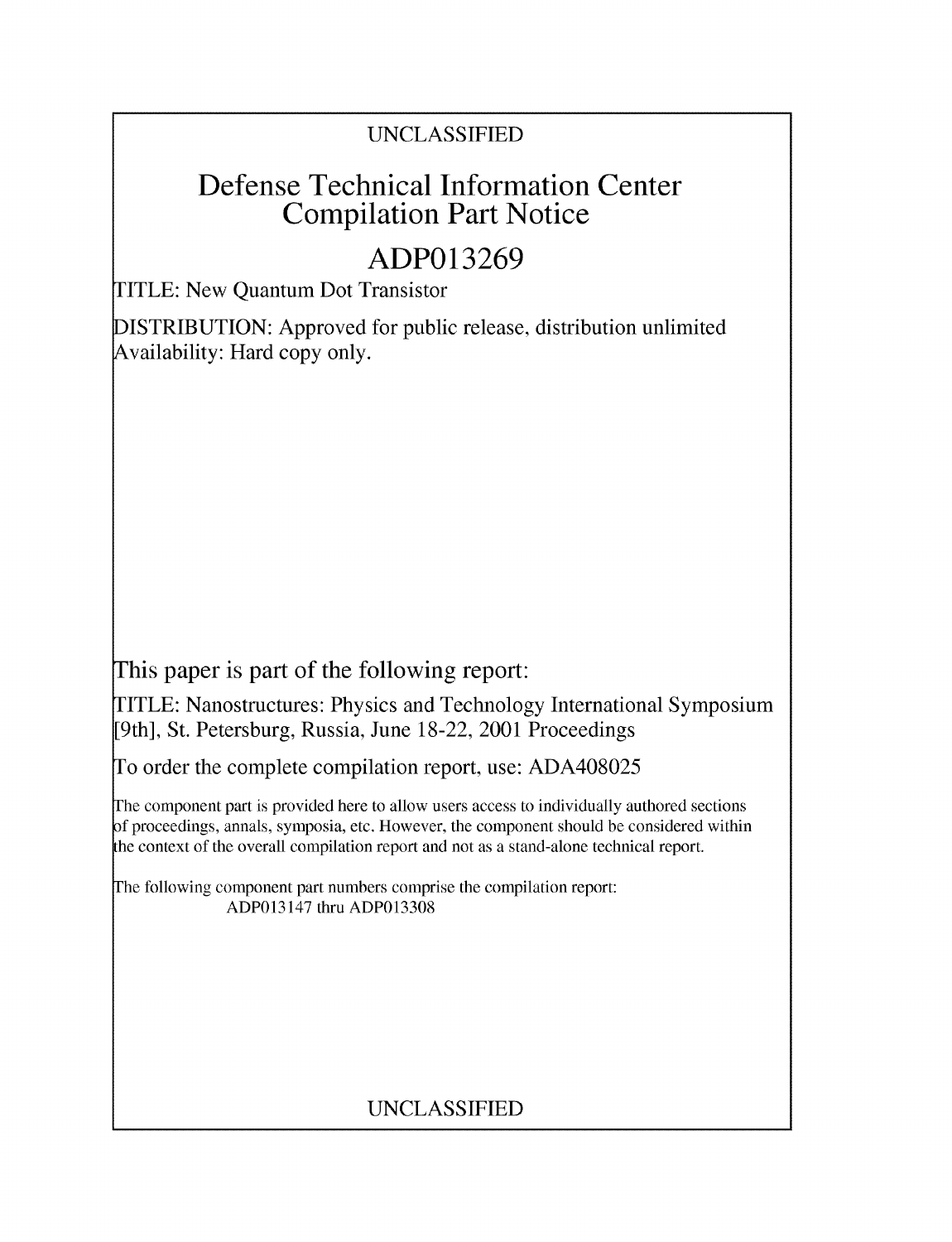### New quantum dot transistor

*V G. Mokerov,* Yu. V. Fedorov, L. E. Velikovski and M. Yu. Scherbakova Center of Micro- and Nanoelectronics of IRE RAS 101999, Moscow, Russia, GSP-3, 11, Mokchovaya str.

Abstract. Modulation doped N-AlGaAs/GaAs/InAs/GaAs/InAs/GaAs-heterostructures with InAs-quantum dots in device channel have been grown and investigated. Their photoluminescence spectra and electrical transport properties both in low and high electric fields were studied. Using these structures, modulation doped FET's have been fabricated and analyzed. It was demonstrated that the quantum dot FET's present the new type of the hot electron devices, promising for high speed applications.

#### Introduction

Recently it has become possible to fabricate laterally defined nanostructures, such as quantum dots (QD's). Properties of zero-dimensional electrons confined in such structures attract a great interest both in physics and device applications. The most promising nanometer (nm)-scale QD-structures are formed by the Stranski-Krastanow mode of the heteroepitaxial growth in which a material is deposited on a lattice mismatched substrate beyond some critical thickness to form very small dot structures ( $\sim$ 20 nm) [1–3]. Although much work has been done on the structural and optical properties of QD's, relatively little is known on the influence of the dot-induced potentials on transport of electrons flowing in the neighborhood of dots, particularly, in very high electric field, and on the operation of the real QD-modulation doped field effect transistors (QD-MODFET's). In this work, we study the optical and electrical transport properties of the two dimensional (2D) electrons in the modulation doped N-AlGaAs/GaAs-heterostructures with the InAs-dots embedded in the GaAs-channel, and analyze the characteristics of QD-MODFET's fabricated on their basis. It was shown that mobility  $\mu_{2D}$  and concentration  $n_{2D}$  of electrons are strongly influenced by the presence of QD's. The high field I-V-characteristics (I-V-C's) of MOD-FET's exhibit the contributions both from mobile 2D-electrons and the electrons localized in QD's. QD-devices demonstrate the new type of the hot electron transistors which can be promising for high speed applications.

#### 1. **MBE** growth of **QD** MODFET-structures

The of QD-MODFET-structures (SI) studied here have been grown by molecular beam epitaxy (MBE) on (100)-semi insulating GaAs-substrates. Figure 1 shows schematically their cross sections. First we grew a  $0.5-\mu$ m-thick undoped GaAs-buffer layer and two very thin InAs-layers, separated by the undoped GaAs spacer layer. Thickness of each InAs layer was 1.07 nm and thickness of the GaAs spacer layer was 5.6 nm. Two layers of QD's with respective size and density were formed. Then, after growth of the second GaAsspacer layer with thickness of 5.6 nm, the 10 nm-thick undoped  $Al_{0.2}Ga_{0.8}As$  spacer layer,  $a$  2.5  $\times$  10<sup>12</sup> cm<sup>-2</sup> Si  $\delta$ -doped layer and a 35 nm-thick undoped Al<sub>0.2</sub>Ga<sub>0.8</sub>As barrier layer were grown. The QD-MODFET-structures were completed by the 6 nm-thick undoped GaAs layer and the 40 nm-thick  $3 \times 10^{18}$  cm<sup>-3</sup> Si-doped GaAs contact layer. Figure 2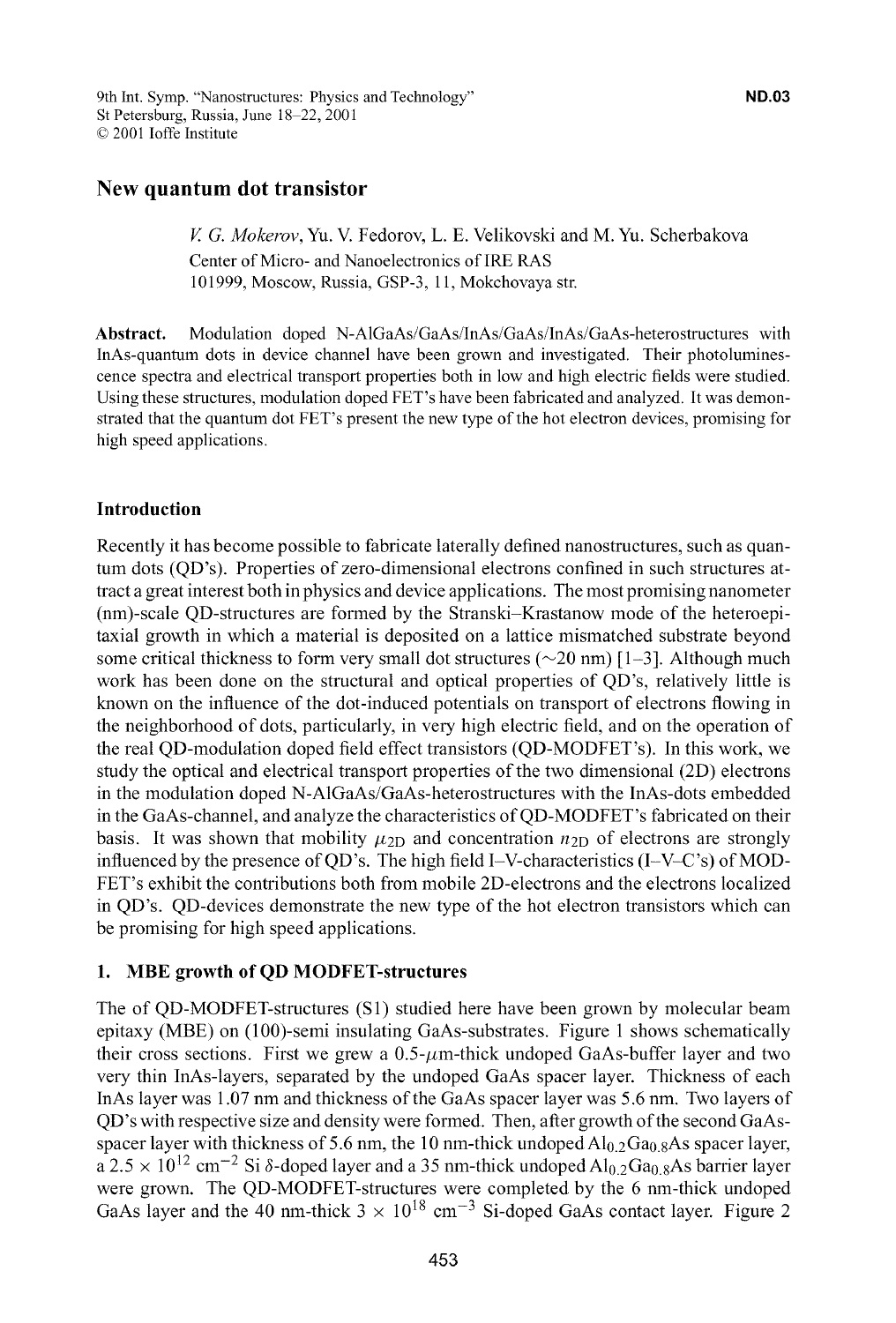

Fig. 1. Cross section of QD-MODFET structure. Fig. 2.



Fig. 3. AFM-photograph of sample S1.







depicts the energy diagram of the above QD-MODFET-structures. As a reference sample (SR), we also grew the pseudomorphic-MODFET-structure without QD's with the same average  $In_{0.17}Ga_{0.83}As$  composition of the 12 nm-thick channel layer.

#### $2.$ **Optical and low field electrical properties of QD-MODFET-structures**

Figure 3 shows AFM-photograph of the sample S1, in a case of which the MBE-growth was completed immediately after growing the second InAs layer. According to this figure, the average size of QD's and their areal density are  $\sim$ 40 nm and 3  $\times$  10<sup>10</sup> cm<sup>-2</sup>, respectively.

In Fig. 4 PL-spectra of the different samples, measured at 77 K, are presented. Two PL peaks in the sample RS, typical of the modulation doped quantum wells [4], correspond to the optical transitions between the two populated electron subbands and the hole subbands. On the other hand, the broad PL-bands in samples S1 correspond to the InAs-QD's. In Table 1 the results of the Hall effect measurements of electron mobility  $\mu_{2D}$  and electron concentration  $n_{2D}$  of samples S1 and SR are presented. As seen, the insertion of QD's into the device channel results in the reduction of  $\mu_e$  and the essential reduction of  $n_{2D}$  in sample S1. In the latter case, obviously, the trap of majority of electrons by QD's takes place. The low values of electron mobilities in sample S1 as compared with sample SR, are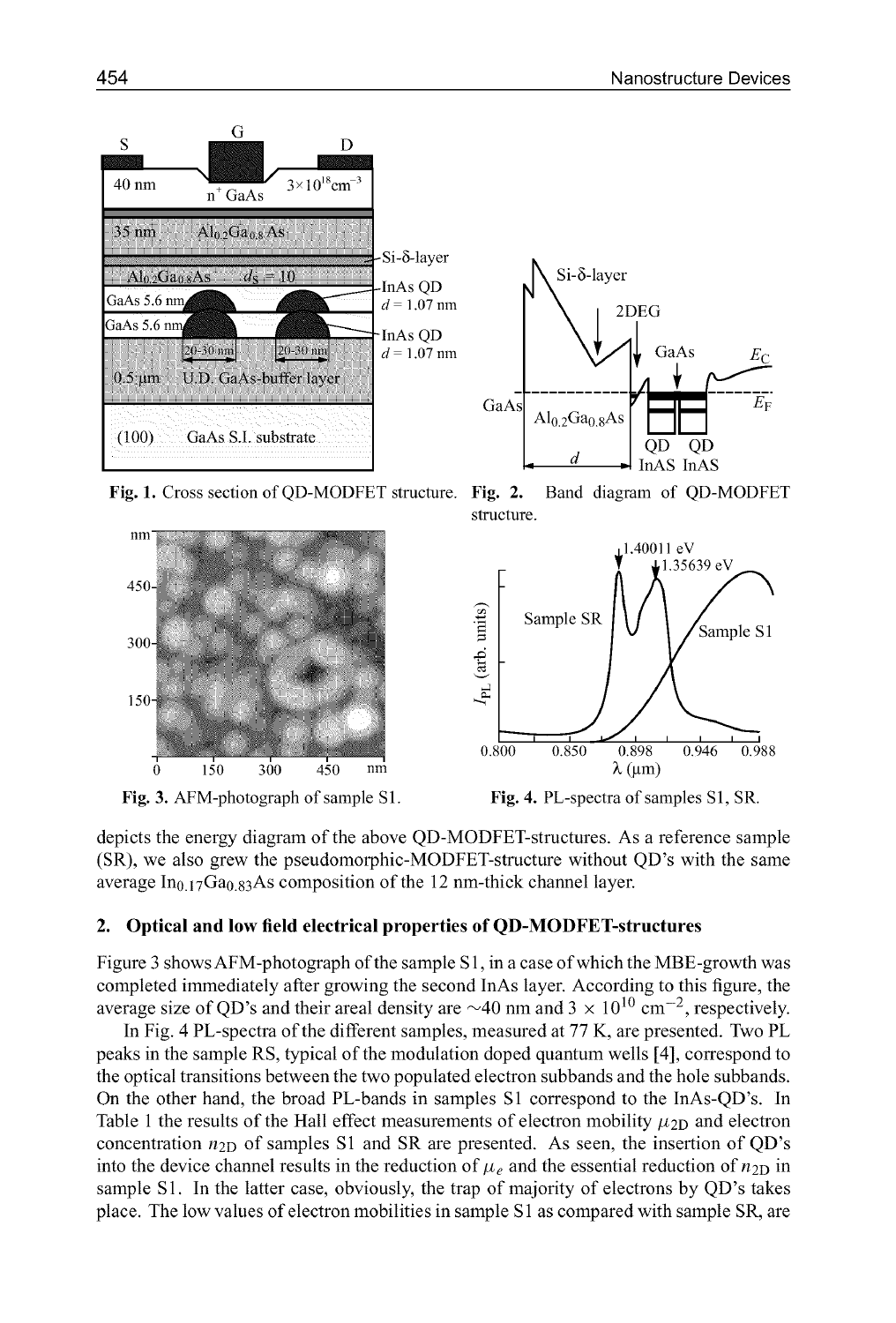|     | Samples $\mu_{2D}$ (cm <sup>2</sup> /V s) |            | $n_{\text{2D}}$ (cm <sup>-2</sup> ) |                    |
|-----|-------------------------------------------|------------|-------------------------------------|--------------------|
|     | 77 K                                      | 300 K 77 K |                                     | 300 K              |
| SR. | 10108 4500                                |            | $8.2\times10^{11}$                  | $9 \times 10^{11}$ |
| S1  | 3000                                      | 2852       | $1 \times 10^{11}$                  | $6 \times 10^{10}$ |

**Table 1.** Results of the Hall effect measurements of  $\mu_{2D}$  and  $n_{2D}$ .

the direct indication, that insertion of InAs-QD's gives rise the specific random potentials, which scatter 2D-electrons very effectively. The charges of electrons trapped by QD's and the effects of strain around each QD can be responsible for these potentials.

#### 3. High field electric transport in QD-MODFET-structures

Because the essential part of electrons in samples **SI** are trapped by QD's, they can not participate in the low field electric transport. However, their contributions can be displayed at high electric fields. For such experiments, special MODFET's with a the  $2 \mu m$ -drainto-source spacing, without gate and with different widths of the ohmic contacts have been fabricated. Their I-V-C's are shown in Fig. 5. As seen from this figure, in contrast to "standard" FET's, they have the anomalous "two-step" shape (instead of the conventional curve with "saturation"). When the distance between the sample surface and the channel is reduced by means of etching, the first current step is reduced or even completely disappeared, and I-V-C becomes of the threshold type, due to presence of second step only. The two current steps are explained by the contributions from two types of electron states: the mobile 2D-electrons (as in "standard" FET) responsible for the first step, and the electrons localized in QD's. The second ones, responsible for the second step, give the contribution only at the high electric field  $F$ , above some threshold value, as a result of the field induced electron emission from QD's. The reduction of the current at the first step, after the additional surface etching (the surface field induced depletion) supports our interpretation of this part of I-V-C.



Fig. 5. I–V-characteristics of QD-MODFET structures: (a)—before etching, (b) and (c)—after additional surface etching.

#### 4. **QD-MODFET**

Using the structures S1, MODFET's with gate length of 0.4  $\mu$ m have been fabricated. The I-V-C's of these QD-MODFET's are shown in Fig. 6. As seen from this figure applying even the zero-bias to the gate leads to the essential shift of the second current step to the lower voltages as compared with the "ungated" devices. This effect can be explained by